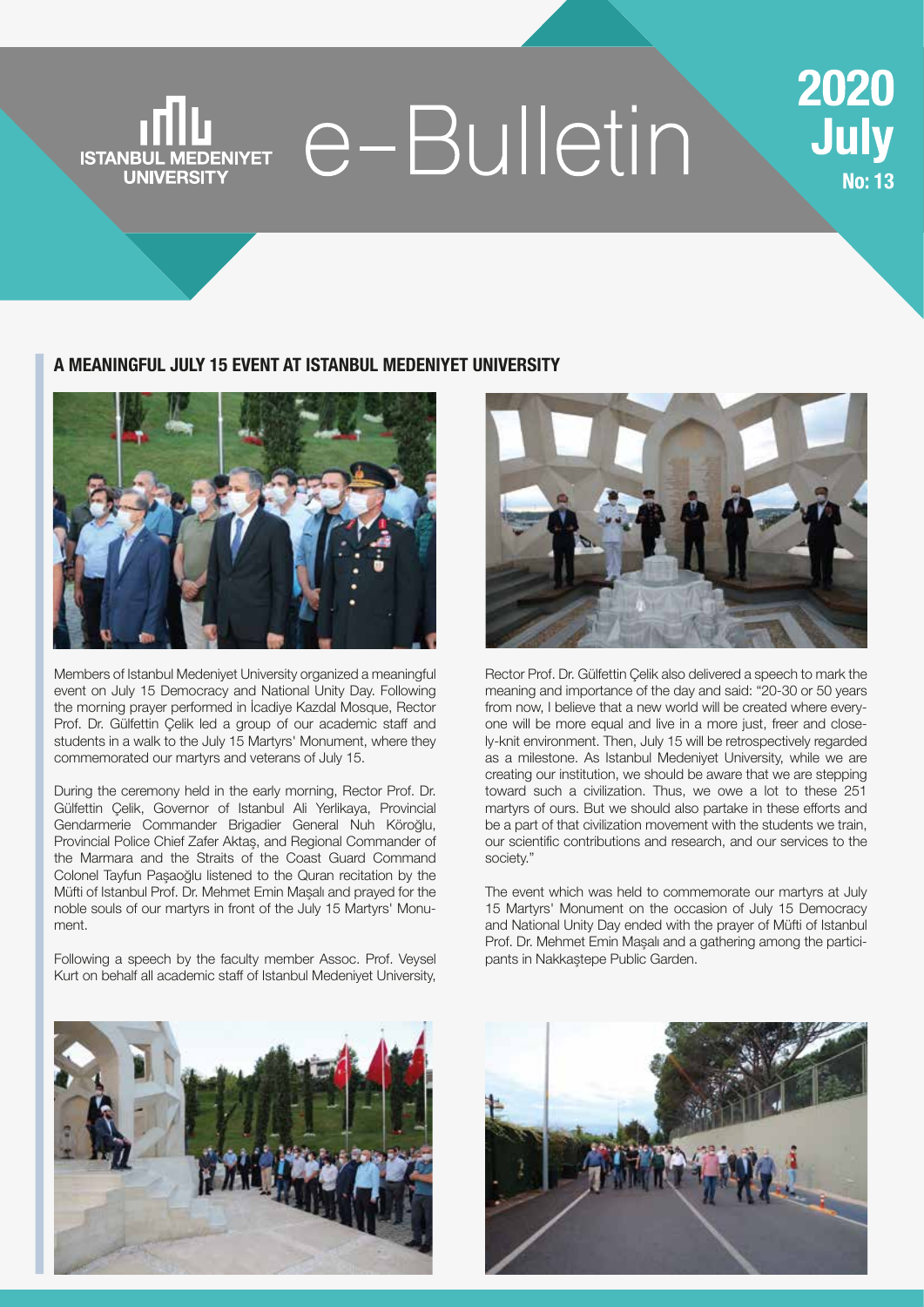**ISTANBUL MEDENIYET UNIVERSITY** 

## e-Bulletin

#### **2020 July No: 13**

#### **EXHIBITION OF "BOOKS ON JULY 15" HELD IN IMU**

Our Department of Library and Documentation organized an exhibition of "Books on July 15" in South Campus on 16 July 2020. Our university administration also visited the exhibition, which included academic publications dealing with the political, historical and sociological aspects of the July 15 coup d'état, as well as biographies and literary works about our martyrs.





#### **WE PAY THE LAST RESPECTS TO THE LATE PROF. DR. ÜMİT Y. KALYONCUOĞLU**

We paid the last respects to Prof. Dr. Ümit Yalçın Kalyoncuoğlu, the late dean of our Faculty of Engineering and Natural Sciences whom we lost on 18 July 2020, in a ceremony held in our University on July 19.

The body of the late professor was brought to our South Campus on 19 July, Sunday for the ceremony held with the attendance of our Rector Prof. Dr. Gülfettin Çelik, who paid his respects in his speech and commemorated his invaluable efforts for the university.

The funeral prayer was performed in Şakirin Mosque and the late professor was then put to eternal rest in Karacaahmet Cemetery. We are deeply in sorrow for losing Prof. Dr. Ümit Yalçın Kalyoncuoğlu and pray Allah for mercy upon him and patience for his family and loved ones.